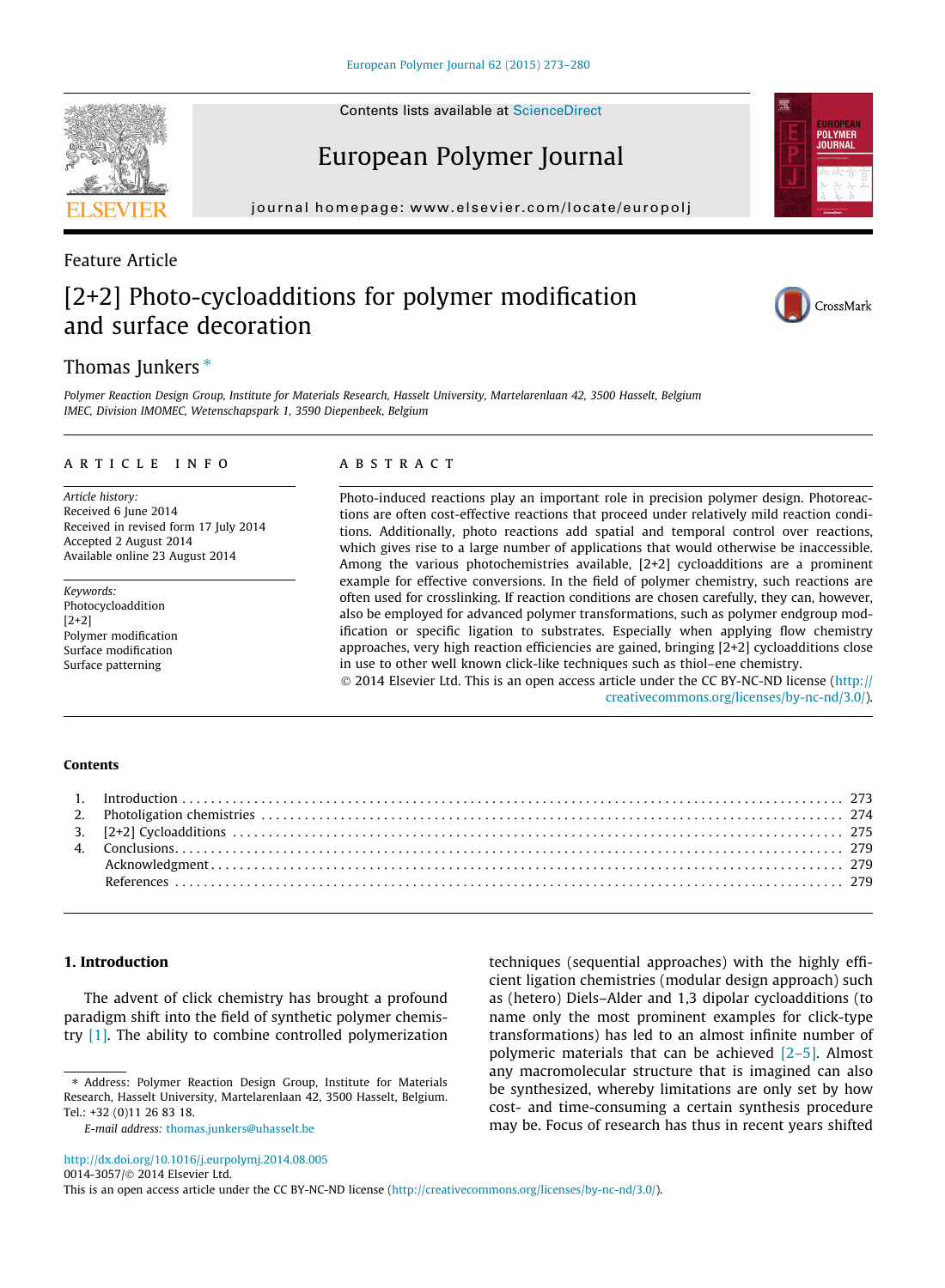from development of procedures for novel targets to the optimization and simplification of existing synthesis concepts or the development of more efficient methods for the synthesis of known structures. Among the many approaches especially photo-induced reactions have gained significant interest – for conjugation reactions as well as for controlling polymerizations. Photo-triggered reversible addition fragmentation chain transfer (RAFT) polymerization [\[6\]](#page-6-0), atom transfer radical polymerization (ATRP) [\[7–10\]](#page-6-0) and nitroxide-mediated polymerizations (NMP) [\[11,12\]](#page-6-0) have been developed. The advantage of such photo-activation methodologies is evident: reactions can be switched on and off by will, which adds a further dimension to the control over the reactions. Additionally, photo-control does not only imply temporal control, but also spatial containment and may hence be used to build up two- or three dimensional scaffolds with ease and thus deliver a significant added value over purely thermal reactions.

As mentioned, not only photoinduced polymerizations play an important role, also photoconjugation reactions have gained significant prominence. Light-mediated modular design gives similar advantages as described above with respect to tempero-spatial control of reactions, but is also interesting with respect to orthogonality of reactions. Within the realm of click chemistry, not only reaction efficiency is important, but also chemical selectivity, especially when a variety of different approaches are supposed to be combined in a synthesis sequence. Being able to switch between a thermal and a photochemical activation would thus enable to work more efficiently with complimentary reactions that may even be based on the same functional groups (see Scheme 1).

In here, an overview will be given over the recent advances in the field of photoconjugation reactions. Special focus will thereby be given to [2+2] cycloadditions as a representative of truly photoinduced reactions. [2+2] cycloadditions are often regarded to be less efficient when compared to other photo-triggered reactions. The potential, especially in the realm of material science is, however, large and with optimization of reaction conditions and choice of suitable reaction conditions, even click like behavior can be reached for the reaction, making it thus a convenient tool for a multitude of applications, in principle ranging from polymer modification reactions to surface patterning.

#### 2. Photoligation chemistries

Generally, two types of reactions may be differentiated with respect to photo-triggered ligation chemistries. The first class entails reactions where a photo-reaction precedes an actual conjugation reaction; in other words, such reactions proceed via two distinct reaction steps, where the light incidence creates a reactive species that then leads to conjugation in a classical (thermally activated) reaction. A typical example for such reaction is the photo-induced thiol–ene reaction (see below), where only the initiation of the system proceeds via photoinitiation, but where the remaining reaction steps proceed under thermal activation. The second class consists of reactions that are truly photo-controlled in the sense that the actual ligation step is activated by light. Examples for the latter class are sparser, but generally cycloaddition reactions can be counted in there. The important difference between the two classes is that for the first a thermal activation still exist. The kinetics of the ligation is dominated by the activation energy of the following reaction step(s). Only in the second class, a truly temperature-independent reaction is achieved.

As noted above, the focus of this overview are [2+2] cycloadditions, thus a representative of the second class. However, before moving to these reactions, some prominent examples for polymer ligation reaction via the first class of reactions is given. It should be noted that this should be seen as an arbitrary reference point for the further discussion, not as a detailed overview over all existing photoreactions.

Thiol–ene reactions are very popular conjugation reactions and are used in a broad range of applications [\[13,14\]](#page-6-0). Among the various modes of the reaction, also a photo-triggered reaction pathway exists, where either the reaction is autoinitiated by UV and/or visible light, or where a conventional photoinitiator is added to start the thiol–ene chain reaction. Reactions are efficient, but due to the radical chain mechanism, the reaction is immanently prone to termination reactions, which results in the requirement of using the thiol component always in excess [\[15,16\]](#page-6-0). This requirement is not a particular property of the photo reaction, but a general limitation of thiol–ene as such.

Among other photoligations, two click-like reactions have gained significant prominence for their high



 $h\nu$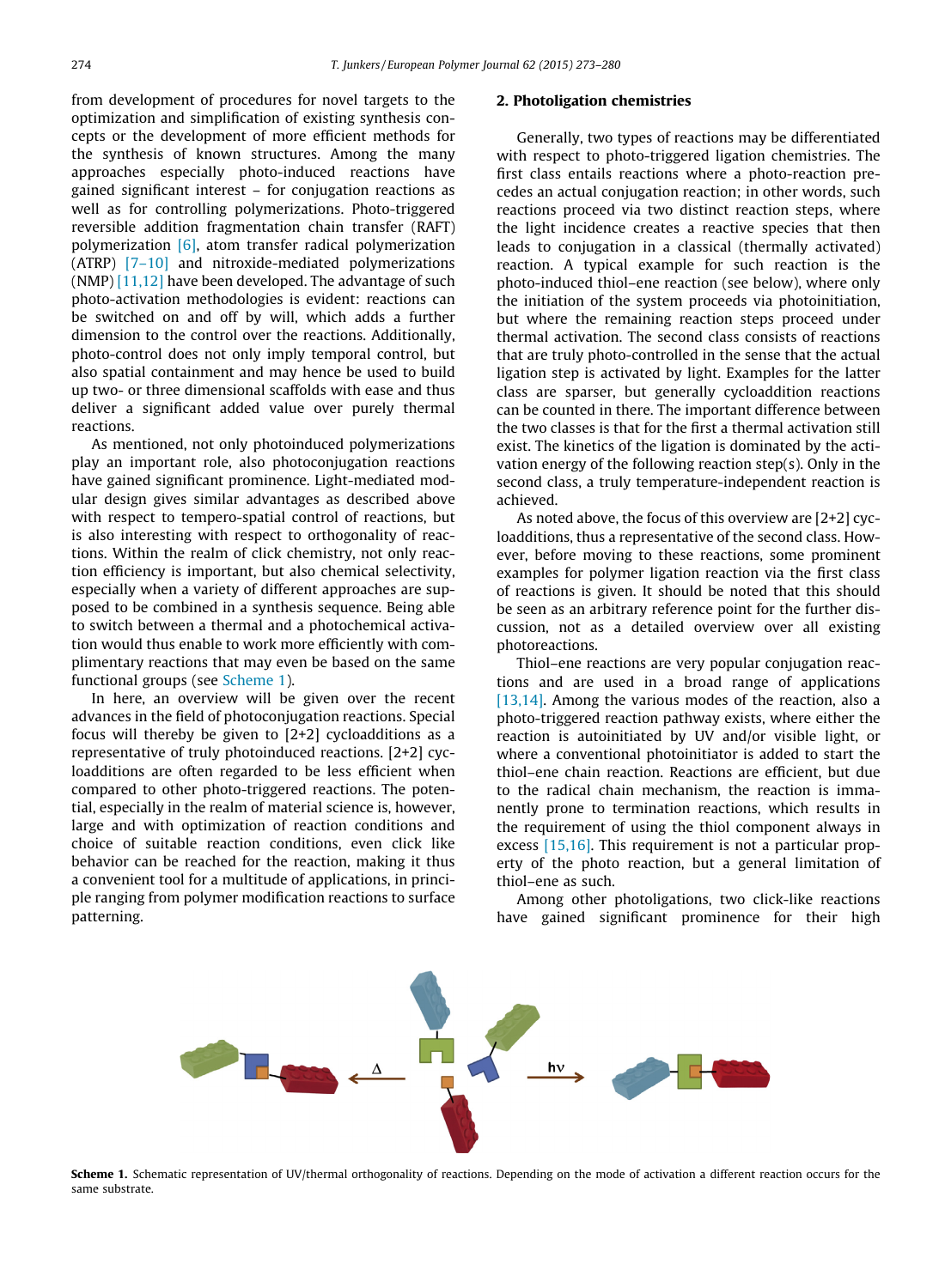

Scheme 2. Reaction schemes for the so-called photo-enol and NITEC conjugation reactions.

efficiency on polymer systems as well as for the particularly fast reaction rates (see Scheme 2 for reaction schemes). In the so-called NITEC (nitrile imine tetrazoleene cycloaddition) [\[17–20\]](#page-6-0) reaction, ligation is achieved via UV-induced activation of a tetrazole, which splits off nitrogen to form a reactive intermediate, which can then react with an ene in a 1,3 dipolar cycloaddition with activated or non-activated enes. This reaction is particularly effective and allows for facile conversions of polymeric substrate as well as for bioconjugation. Also for conjugation of enes, the photo-enol reaction may be employed. In the photo-enol concept, a highly reactive o-quinodimethane is formed from the triplet state of a o-methyl benzaldehyde. This intermediate – due to the loss of its aromatic ring structure – is highly susceptible towards Diels–Alder reactions and reacts thus almost immediately after UV activation [\[21–23\]](#page-6-0). While both NITEC as well as photo-enol constitute highly efficient reactions that can be considered to allow for click-type modification, both are essentially thermal cycloaddition reactions.

### 3. [2+2] Cycloadditions

Photoinduced [2+2] cycloadditions take place between a variety of substrates. Any 4 electron system can in principle be activated, even though not all compounds exhibit sufficient reactivity  $[24,25]$ . Cycloadditions can proceed via a concerted mechanism, or via a radical two-step pathway, where the activated triplet state of the photo-activated double bond adds to the other pi system, which is then only in a second step followed by ring-closure. The reaction products are cyclobutane rings (or oxetanes if one ene was a carbonyl functionality), a common motive in natural product synthesis [\[26\].](#page-6-0) Interestingly, the reactions are under certain conditions reversible and allow for dynamic switching between the alkene and the cyclobutane state.

Whether reactions occur via concerted or via a radical intermediate mechanism has large impact on the stereoand regioselectivity of the reaction. Since often both mechanisms proceed simultaneously, often complex product mixtures are obtained, which complicates the use of the



Scheme 3. Examples for a photoinduced [2+2] cycloaddition; (a) homocyclization of butadiene, (b) selective cyclization of an alkene with an enone and (c) the Paternò–Büchi reaction between a carbonyl compound with an alkene.

reaction in organic synthesis. For material science, however, the stereochemistry plays a minor role, and the exact mechanism is without consequences when the reaction is only used as a conjugation tool. A stable carbon–carbon bond between the reaction partners is formed in any way, making the reaction thus suitable to link two building blocks to each other.

Scheme 3 depicts common examples for [2+2] cycloadditions. Often, cycloaddition is observed in homo-dimerization reactions. Prominent examples to undergo such reaction is cinnamic acid and its derivatives, which motive can be found as photo-crosslinkers in a number of applications, however, also anthracenes, acrylates, coumarins, maleimides or as shown in the scheme butadiene is prone to dimerization. Landfester and coworkers gave a good overview over reversible (nanoparticle) crosslinking via homodimerization [2+2] cycloadditions [\[27\].](#page-7-0) For example by using anthracene moieties as crosslinkers, conjugation can be reached at wavelengths above 350 nm, whereby light at 250 nm will trigger the reverse reaction.

The latter two [2+2] cycloaddition modes, that is the alkene–enone conjugation  $[28]$  as well as the Paterno– Büchi reaction [\[29\]](#page-7-0) between an aldehyde or ketone and an alkene differ from the homodimerization in that a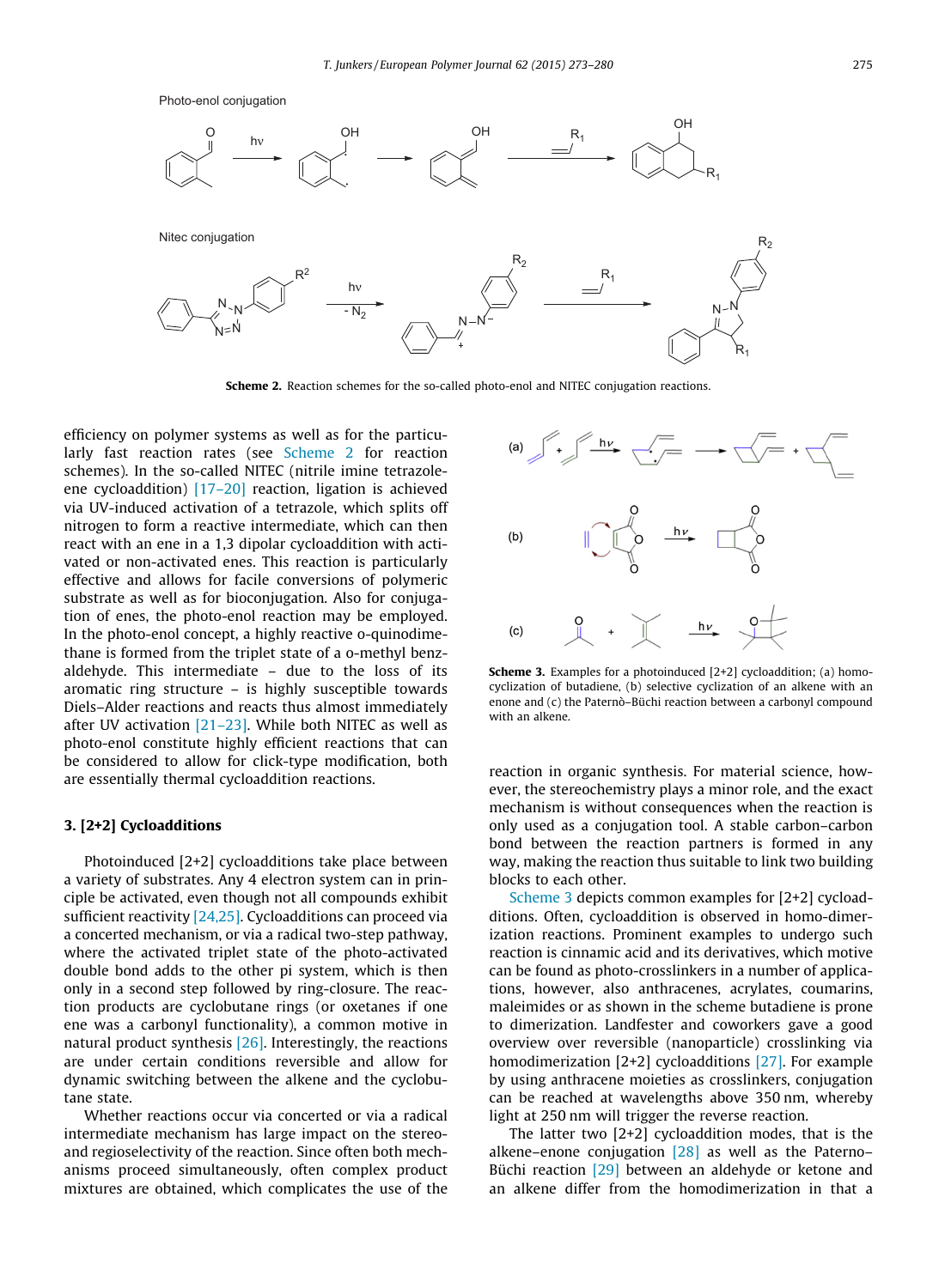differentiation between activator and quencher can be made. Activated enes and carbonyl compounds such as maleic anhydride or benzaldehyde are more susceptible to triplet activation compared to unactivated alkenes and hence act as the activator for a [2+2] reaction. The nonactivated reaction partner then acts as a quencher and is hence often used in excess in order to avoid side-product formation. This is important when targeting polymer conjugation reactions since it is favorable to have the quencher compound in higher concentration compared to the activatable ene.

With respect to precision engineering of polymer materials, fewer examples are found in literature where [2+2] cycloadditions are applied. The reason for this lack can be seen in the percieved efficiency of the reaction. In crosslinking applications, incomplete conversion of functional groups as well as missing selectivity (as seen in homodimerizations) can be tolerated. When the reaction is supposed to be employed at specific loci of a polymer chain, close to 100% efficiency is required in order to achieve good reaction outcomes. In order to see if such higher reaction efficiency could be reached, polymer endgroup modifications were investigated via the Paterno–Büchi reaction pathway [\[29\].](#page-7-0) The advantage of the Paterno–Büchi pathway is that carbonyl compounds do not show self-dimerization, thus eliminating an unwanted side reaction from the scheme. Therefore, polyacrylates carrying a carbonyl functionality at the chain end were synthesized via ATRP employing a benzaldehyde-based initiator and then subjected to endgroup modification in [2+2] cycloadditions [\[30\].](#page-7-0) Reactions conditions were optimized by using 1octene as a test substrate. Even though reaction velocities were low and large molar excesses of the alkene compound were required to drive the reaction to completion, quantitative conversion of the carbonyl group could be observed via NMR and via soft-ionization mass spectrometry. To perform the reactions, removal of oxygen prior to illumination was required, which underpins the radical character of the reaction. Up to 50 eq. of the alkene had to be employed as quencher to avoid unwanted side reactions or residual aldehyde functionalities after reaction A polymer with a terminal aldehyde group was here targeted for the sake of simplicity, extrapolation of the results to more complex systems where the aldehyde may be located at remote position should be possible.

Regardless, the endgroup modification proceeds under the chosen reaction conditions well. Functional group tolerance is high and not only octene can be added to the terminal aldehyde, but also multifunctional alcohols, cyannurate or branched alkenes could be successfully implemented (see Table 1).

An obvious drawback of the endgroup modification described above is the large concentration of quencher that is required in the reaction as well as the relatively high reaction times between 1 and 2 days illumination. Both constrains make the reaction somewhat uneconomical, and also limit its application to cases where indeed a large excess of one compound could be used. Further optimization of the reaction was thus mandatory.

All light-induced reactions suffer from issues stemming from light intensity gradients in the reaction vessel.

#### Table 1

Yields of reaction of endgroup modification of aldehyde-functional poly(isobornyl acrylate) with various alkenes (see [Scheme 4](#page-4-0) for structures).

| Alkene                             | $C_{r=r}/C_{r=r}$ | Yield. % |
|------------------------------------|-------------------|----------|
| $1$ -Octene $(a)$                  | 1:40              | 95       |
| Allylamine (b)                     | 1:50              | 60       |
| $3-Buten-1-ol(c)$                  | 1:50              | 34       |
| Trimethylolpropane allyl ether (d) | 1:50              | 88       |
| Triallyl cyanurate (e)             | 1:50              | 86       |
| 2-Methylpentene (f)                | 1:50              | 90       |

Depending on the absorption coefficient and the pathlength (i.e. diameter of the reaction flask), reduced light intensities apply to relatively large parts of the reactors, which is reflected in different concentrations of activated species at any given point in time. If the overall absorption is high and significant reaction flask sizes are used, some parts of the reaction solution may entirely be in the dark. While this concentration gradient can be compensated by vigorous stirring, it still inevitably leads to inefficient light use. This phenomenon can be prevented by keeping optical pathways small (in the order of micro to millimetres) to ensure homogeneous irradiation of samples. While this is well possible for kinetic investigations, such small volumes are impractical for synthesis purposes. A convenient way to avoid this problem is the application of flow chemistry [\[31\].](#page-7-0) In flow reactors, especially in microstructured devices, pathlengths can be at all times kept low, while still substantial amounts of materials are processed over time. Flow reactors with 10 mL or more internal volume – concomitantly not exceeding pathlengths of 1 mm – can be easily set up using conventional UV light sources [\[32\]](#page-7-0). Not surprisingly, in such reactor devices, much faster reactions are observed compared to its batch counterparts and reduction of reaction times from hours to mere minutes are commonly observed [\[33\].](#page-7-0)

For the optimization of the [2+2] cycloadditions, application of the flow chemistry concept was tested, employing a non-sophisticated flow reactor  $[34]$ . Initially, the reaction between unfunctionalized maleimide with various alkenes, hence an alkene–enone reaction, was tested in order to establish reactivity differences between batch and flow mode. Indeed, a very significant acceleration of the reaction could be observed (see [Fig. 1\)](#page-4-0). The alkene– enone reaction proceeds in batch slightly more efficient than the above described Paterno–Büchi reaction. The excess in alkene could be reduced to 20 eq and the reaction time could be kept between 10 and 20 h when using the same batch reaction conditions. When the same reaction is performed in flow, full enone conversion is observed within 4 min, using a comparable light source with respect to emission spectrum and intensity. Not surprisingly, slightly faster reactions were observed at 360 nm peak wavelength compared to 250 nm. Nevertheless, also at the lower wavelength, full conversions could be achieved, demonstrating that the conjugation product is photo-stable. Moreover, no excess of the alkene compound was required. Tests with various amounts of alkene showed that more than 98% conversion of the maleimide is already reached under equimolar reaction conditions. The reaction – under flow conditions – proceeds thus with an efficiency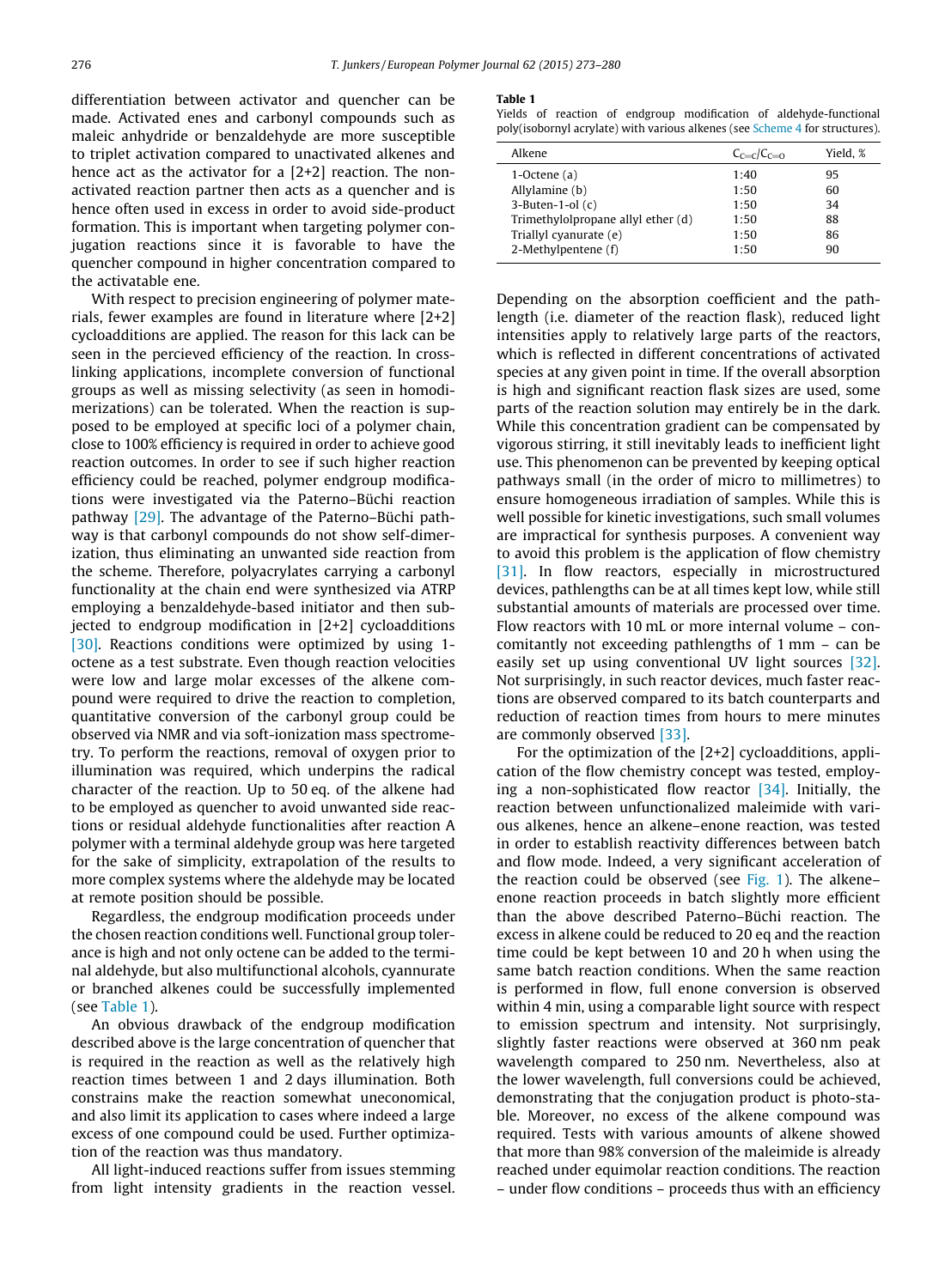<span id="page-4-0"></span>

Fig. 1. Comparison of reaction rate for the alkene–enone cycloaddition between maleimide and 1-octene in a flow reactor compared to a batch reactor. In flow, equimolar ratios of reactants are used while in batch a 20-fold excess of the alkene was employed.

as is normally associated with a click reaction: following a single reaction trajectory, being very fast even at room temperature and selective, and additionally proceeding under equimolar conditions. Interestingly, no homodimer product of the maleimide was identified as would normally be expected under the chosen reaction conditions. It may be hypothesized that the homodimerization product is – in contrast to the desired product – not stable at the lower wavelength, which would explain the absence of dimer as well as the full conversion of the alkene.

Consequently, the same concept was then extended to a polymer substrate [\[35\]](#page-7-0). Therefore, a poly(butyl acrylate) was synthesized with a pendant maleimide endgroup to remain consistent with the earlier Paterno–Büchi study (see [Scheme 5](#page-5-0)), via a activated ester approach [\[35\]](#page-7-0). A reduced reaction rate could be observed for the polymeric substrate, which may be attributed to steric hindrance and viscous effects on the reaction. Yet, fast reactions, reaching full conversion within 1 min reaction time, were achieved again by additionally adding a photosensitizer, thioxanthone (TXS) [\[36\].](#page-7-0) However, 5 equivalents of the alkene had to be added in order to achieve this result. Under equimolar reaction conditions still a fast reaction is observed on the timescale of minutes. Yet, the reactions prematurely stop at around 60–80% conversion. The precise amount of TXS plays a significant role. If too high concentrations are used (above 10 mol%), fast degradation of the polymer backbone is observed, even at low reactor residence times. If too little TXS is added, slow reactions occur. Yet, also when using TXS, large acceleration of the reaction is achieved simply by employing the flow reactor setup. Also in presence of TXS, reactions take several hours to completion when being performed in batch.

Regarding functional group tolerance and overall efficiency, the alkene–enone reaction is relatively similar to the Paterno–Büchi reaction, as can be seen from [Table 2](#page-5-0), if not even slightly better. Good conjugation efficiencies are observed for a broad range of functional alkenes, all under identical reaction conditions.

As mentioned above, one of the key advantages of photo-induced reactions is that spatial control can be easily achieved. Thus, the [2+2] conjugation concept was consequently extended towards surface modification reactions, both employing alkene moieties as binding motifs on the surface as well as carbonyl functions in order to test both possible routes. In principle, best results should be observed when the UV-activatable group is attached to surfaces, since this allows to directly activate specific areas rather than relying on the slow diffusion. Regardless, as will be demonstrated, both routes can be taken without penalty.

As example for a homogeneous surface modification, cellulose sheets were chosen as substrate. Cellulose modification benefits largely from UV-modification since mild reaction conditions are a prerequisite in order not to disintegrate the cellulose material during reaction. To carry out Paterno–Büchi reactions, the free C6 hydroxygroup of cellulose was modified by tosylation and subsequent introduction of p-hydroxy benzaldehyde (see [Scheme 6](#page-5-0) for structure) [\[37\]](#page-7-0).

The Paterno–Büchi reaction could thereby be successfully used to modify the cellulose sheets with a variety of functional alkenes, comparable to the ones given in Scheme 4. Reactions proceeded efficiently as was evidenced by ATR-IR. Also, polymers bearing a non-activated vinyl endgroup were prepared via a functional RAFT initiator approach in order to graft polymers directly to the surface. Both poly(butyl acrylate) as well as poly(Nisopropylacryl amide) (NIPAAm) were in this manner ligated. Especially the attachment of NIPAAm yielded a material with interesting surface properties. At temperatures below the LCST, the cellulose sheet soaks up water, while at temperatures above 40 $\degree$ C, a hydrophobic surface is created with a contact angle above  $90^{\circ}$  (see [Scheme 7](#page-5-0)).



Scheme 4. Endgroup modification of aldehyde-terminal polymers via [2+2] Paterno–Büchi cycloadditions.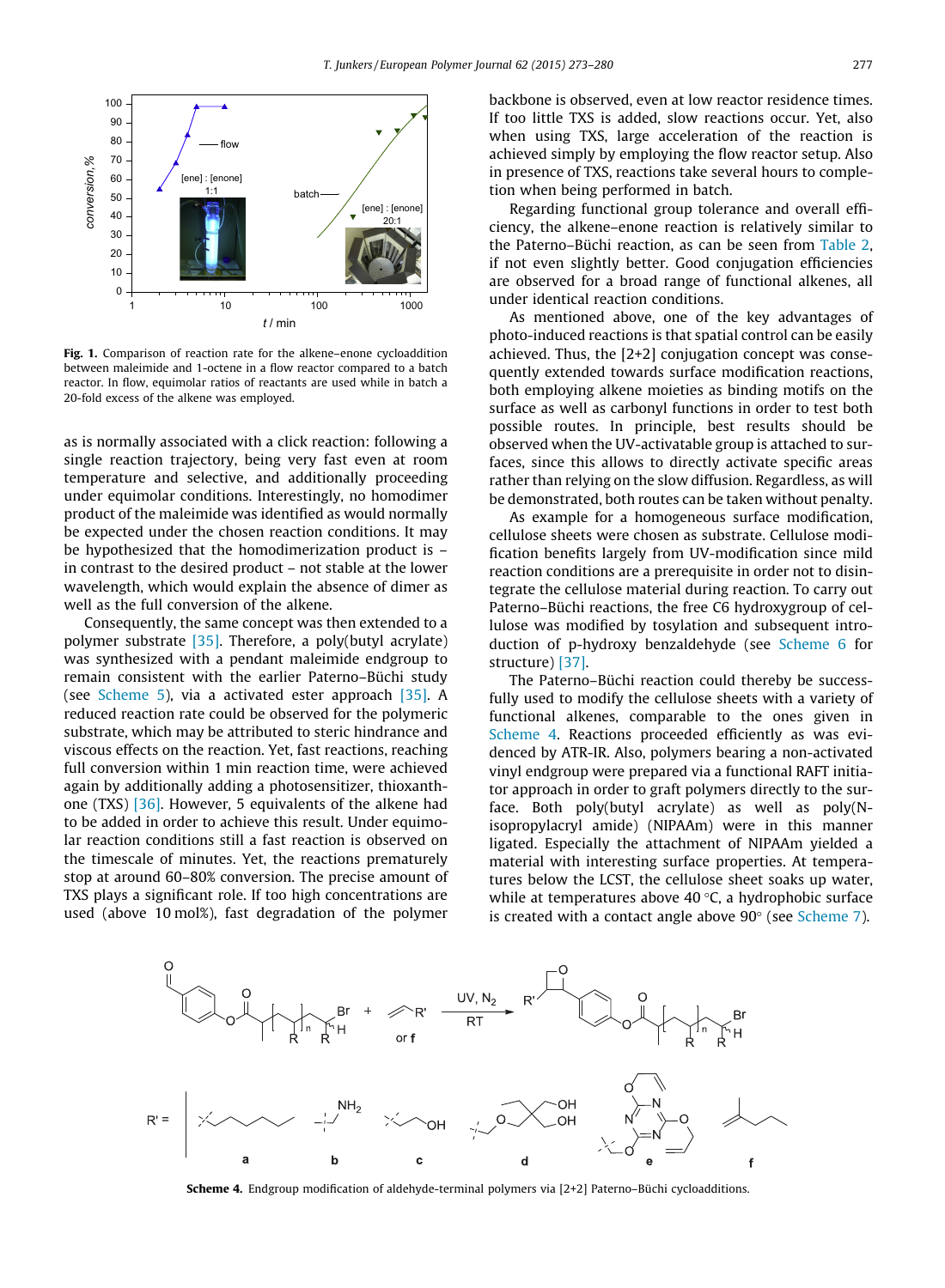<span id="page-5-0"></span>

Scheme 5. [2+2] photo-induced alkene–enone polymer cycloaddition in flow in presence of a photosensitizer (TXS).

#### Table 2

Yields of the photocycloaddition reaction in flow of pBA-maleimide with various functional alkenes given in presence of 0.1 equiv. photosensitizer TXS, irradiation at 365 nm (400 W) and a residence time of 1.1 min at 4 °C.

| Alkene             | Equiv. TXS | Equiv. alkene  | Yiel $d_{[2+2]}/\%$ |
|--------------------|------------|----------------|---------------------|
| 2-Methyl pentene   | 0.1        | 4              | >95                 |
| 1-Octene           | 0.1        | 5              | $\geqslant$ 95      |
| COE.               | 0.1        | 5              | $\geqslant$ 95      |
| Allylamine         | 0.1        | 5              |                     |
| Buten-3-ol         | 0.1        | 5              | $\geqslant$ 85      |
| Allyl ethylether   | 0.1        | 5              | $\geqslant 90$      |
| Styrene            | 0.1        | 5              | 24                  |
| Triallyl cyanurate | 0.1        | 1 <sup>a</sup> | 80                  |

3 equiv. with respect to number of functional groups.

In the other approach, nanoparticles that were obtained by polymerization of divinyl benzene (DVB) in miniemulsion were decorated with either an ATRP initiator functionality or with NHS groups, likewise via a Paterno–Büchi reaction [\[38\]](#page-7-0). DVB nanoparticles carry unreacted double bonds on the surface that are available for cycloadditions. The two functionalities that were introduced to the particle were attached to benzaldehyde to keep a comparable reactivity with the previous studies. Via the ATRP initiator, butyl acrylate was grafted, allowing to study the grafting (and thus photoconjugation) density on the particles. via different methods, that elemental analysis, gravimetry and XPS spectroscopy, high grafting densities of at least 4 chains per  $nm<sup>2</sup>$  were confirmed, which is comparatively high for such reaction  $[39]$ . As the surface is covered with



Scheme 7. Surface modification of divinylbenzene based nanoparticles obtained from miniemulsion via the Paterno–Büchi reaction. Figure reproduced with kind permission from RSC.

the quencher moiety rather than the activatable carbonyl functionality, this result came somewhat surprising, especially, keeping in mind that the functional counterpart to the DVB-bound double bonds (styrene) exhibited only limited reactivity in the previous studies on polymer endgroup modification.

Further, the pendant NHS groups that were then introduced to the surface could be used for bioconjugation. Attachment of gold-labeled antibodies could be easily



Scheme 6. UV-induced [2+2] cycloaddition between benzaldehyde functionalized cellulose and alkene-terminal polymers.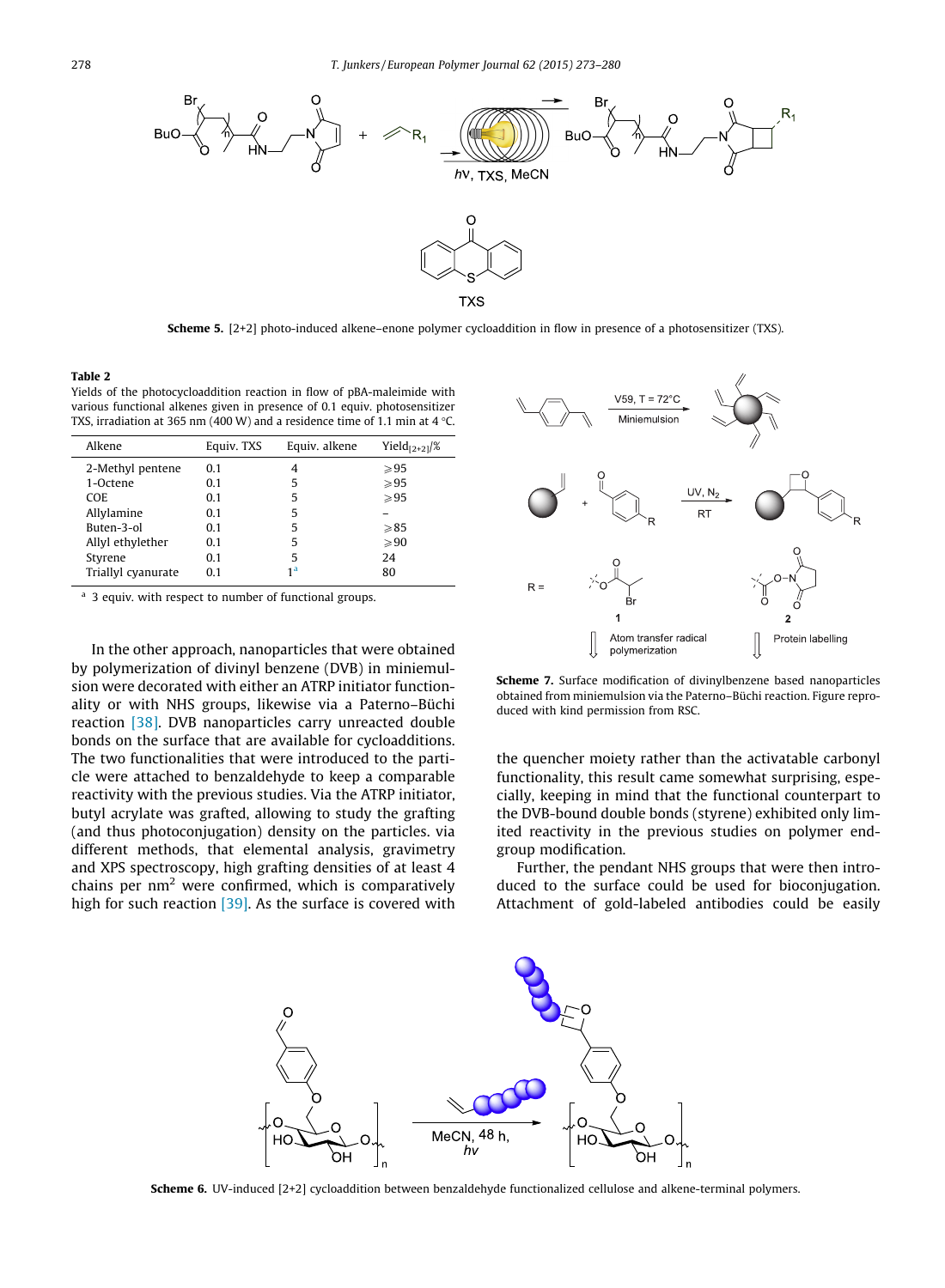<span id="page-6-0"></span>

Fig. 2. TEM image of polyDVB particles after UV conjugation with NHSaldehyde followed by gold-labeled antibody coupling [\[38\]](#page-7-0). Figure reproduced with kind permission from RSC.

achieved by dispersing the photo-modified particles in a protein solution, which was followed by addition of a relatively large number of antibodies per nanoparticle (see Fig. 2). It must thereby be noted that low concentrations of protein was used for economic reasons and that thus grafting densities are consequently lower and not in the same range as for the acrylate grafts.

# 4. Conclusions

Photoligation chemistries, especially [2+2] photocycloadditions open versatile pathways for polymer and surface modification reactions. This type of reaction can be used in facile manner as photocrosslinker, but also allows for dedicated functional group conversions for example in end-group modification reactions. Reaction efficiencies, which under normal circumstances are limited in terms of reaction time and amount of alkene needed to push the reaction to completion, can be increased tremendously when the process is carried out in flow reactors. Reaction times are reduced from several hours to just minutes and reactions become almost as efficient as classical click transformations. [2+2] cycloadditions can be also used efficiently in polymer ligation to surfaces, as is demonstrated by the grafting of nanoparticles and cellulose sheets.

The foundation to use alkene–enone or Paterno–Büchi reactions also for more advanced synthesis targets is put and the role that this reaction can play in precision polymer design has been demonstrated. Especially interesting, even if not studied in detail yet, is the fact that the herein discussed chemistries are photo-orthogonal to other reactions. All enes described in here can also be employed in classical thiol–ene reactions. The carbonyl functionalities are able to undergo bio-ligation in oxime formations. Most prominently, the maleimides used in the alkene–enone reaction are also very reactive functionalities for Diels– Alder conjugations, which might hold the biggest potential for further investigations into the photo-orthogonality. Applications where a substrate is first (partially) functionalized under spatial control in a [2+2] cycloaddition followed by a second reaction step in which the substrate is further reacted in thermal ligations can be envisaged. In this way, access is given to fast structuring of surfaces in a non-demanding way.

In future work also a broader variety of modification reactions can be targeted, such as backbone functionalization or bioconjugation, not unlike photo-induced thiol–ene conjugations. Other fields of interest are also to apply [2+2] cycloadditions towards surface patterning to fully exploit the advantages of photo-controlled processes and to give access to advanced applications.

#### Acknowledgment

Support from the European Science Foundation – ''Precision Polymer Materials (P2M)'' program as well as the Belgian Science Policy (Belspo) in the framework of the Interuniversity Attraction Poles Program IAP-PAI P7/05 ''Functional Supramolecular Systems'' is gratefully acknowledged.

# References

- [1] Barner-Kowollik C, Inglis AI, Macromol Chem Phys [2009;201:987–92.](http://refhub.elsevier.com/S0014-3057(14)00281-X/h0005)
- [2] [Barner L, Davis TP, Stenzel MH, Barner-Kowollik C. Macromol Rapid](http://refhub.elsevier.com/S0014-3057(14)00281-X/h0010) [Commun 2007;28:539–59](http://refhub.elsevier.com/S0014-3057(14)00281-X/h0010).
- [3] [Kolb HC, Finn MG, Sharpless KB. Angew Chem Int Ed](http://refhub.elsevier.com/S0014-3057(14)00281-X/h0015) [2001;40:2004–21.](http://refhub.elsevier.com/S0014-3057(14)00281-X/h0015)
- [4] [Barner-Kowollik C, Du Prez FE, Espeel P, Hawker CJ, Junkers T,](http://refhub.elsevier.com/S0014-3057(14)00281-X/h0020) [Schlaad H, et al. Angew Chem Int Ed 2011;50:60–2](http://refhub.elsevier.com/S0014-3057(14)00281-X/h0020).
- [5] [Iha RK, Wooley KL, Nyström AM, Burke DJ, Kade MJ, Hawker C. J](http://refhub.elsevier.com/S0014-3057(14)00281-X/h0025) [Chem Rev 2009;109:5620–86](http://refhub.elsevier.com/S0014-3057(14)00281-X/h0025).
- [6] [Muthukrishnan S, Pan EH, Stenzel MH, Barner-Kowollik C, Davis TP,](http://refhub.elsevier.com/S0014-3057(14)00281-X/h0030) [Lewis D, et al. Macromolecules 2007;40:2978–80](http://refhub.elsevier.com/S0014-3057(14)00281-X/h0030).
- [7] [Matyjaszewski K, Xia J. Chem Rev 2001;101:2921–90.](http://refhub.elsevier.com/S0014-3057(14)00281-X/h0035)
- [8] [Konkolewicz D, Schröder K, Buback J, Bernhard S, Matyjaszewski K.](http://refhub.elsevier.com/S0014-3057(14)00281-X/h0040) [ACS Macro Lett 2012;1:1219–23.](http://refhub.elsevier.com/S0014-3057(14)00281-X/h0040)
- [9] [Tasdelen MA, Ciftci M, Yagci Y. Macromol Chem Phys](http://refhub.elsevier.com/S0014-3057(14)00281-X/h0045) [2012;213:1391](http://refhub.elsevier.com/S0014-3057(14)00281-X/h0045).
- [10] [Wenn B, Conradi M, Carreiras AD, Haddleton D, Junkers T. Polym](http://refhub.elsevier.com/S0014-3057(14)00281-X/h0050) [Chem 2014;5:3053–60](http://refhub.elsevier.com/S0014-3057(14)00281-X/h0050).
- [11] [Nicolas J, Guillaneuf Y, Lefay C, Bertin D, Gigmes D, Charleux B. Prog](http://refhub.elsevier.com/S0014-3057(14)00281-X/h0055) [Polym Sci 2013;38:63–235.](http://refhub.elsevier.com/S0014-3057(14)00281-X/h0055)
- [12] Guillaneuf Y, Bertin D, Gigmes D, Versace D-L, Lalevée J, Fouassier J-[P. Macromolecules 2010;43:2204–12.](http://refhub.elsevier.com/S0014-3057(14)00281-X/h0060)
- [13] Lowe AB. Polym Chem 2010;1:17-36.
- [14] [Nair DP, Podgorski M, Chatani S, Gong T, Xi WX, Fenoli CR, et al.](http://refhub.elsevier.com/S0014-3057(14)00281-X/h0070) [Chem Mater 2014;26:724–44.](http://refhub.elsevier.com/S0014-3057(14)00281-X/h0070)
- [15] Koo SPS, Stamenović [MM, Prasath RA, Inglis AJ, Du Prez FE, Barner-](http://refhub.elsevier.com/S0014-3057(14)00281-X/h0075)[Kowollik C, et al. J Polym Sci – Polym Chem 2010;48:1699–713.](http://refhub.elsevier.com/S0014-3057(14)00281-X/h0075)
- [16] [Derboven P, D'hooge DR, Stamenovic MM, Espeel P, Marin GB, Du](http://refhub.elsevier.com/S0014-3057(14)00281-X/h0080) [Prez FE, et al. Macromolecules 2013;46:1732–42](http://refhub.elsevier.com/S0014-3057(14)00281-X/h0080).
- [17] [Sustmann H, Clovis JS, Eckellz A, Huisgen R. Chem Ber 1967;100:60.](http://refhub.elsevier.com/S0014-3057(14)00281-X/h0085)
- [18] [Dietrich M, Delaittre G, Blinco JP, Inglis AJ, Bruns M, Barner-Kowollik](http://refhub.elsevier.com/S0014-3057(14)00281-X/h0090) [C. Adv Funct Mater 2012;22:304](http://refhub.elsevier.com/S0014-3057(14)00281-X/h0090).
- [19] [Blasco E, Piñol M, Oriol L, Schmidt BVKJ, Welle A, Trouillet V, et al.](http://refhub.elsevier.com/S0014-3057(14)00281-X/h0095) [Adv Funct Mater 2013;23:4011–9.](http://refhub.elsevier.com/S0014-3057(14)00281-X/h0095)
- [20] [Mueller JO, Guimard NK, Oehlenschlaeger KK, Schmidt FG, Barner-](http://refhub.elsevier.com/S0014-3057(14)00281-X/h0100)[Kowollik C. Polym Chem 2014;5:1447–56.](http://refhub.elsevier.com/S0014-3057(14)00281-X/h0100)
- [21] [Gruendling T, Oehlenschlaeger KK, Frick E, Glassner M, Schmid C,](http://refhub.elsevier.com/S0014-3057(14)00281-X/h0105) [Barner-Kowollik C. Macromol Rapid Commun 2011;32:807.](http://refhub.elsevier.com/S0014-3057(14)00281-X/h0105)
- [22] [Pauloehrl T, Delaittre G, Winkler V, Welle A, Bruns M, Boerner H,](http://refhub.elsevier.com/S0014-3057(14)00281-X/h0110) [et al. Angew Chem Int Ed 2012;51:1071–4.](http://refhub.elsevier.com/S0014-3057(14)00281-X/h0110)
- [23] [Oehlenschlaeger KK, Mueller JO, Heine NB, Glassner M, Guimard NK,](http://refhub.elsevier.com/S0014-3057(14)00281-X/h0115) [Delaittre G, et al. Angew Chem Int Ed 2013;52:762–6.](http://refhub.elsevier.com/S0014-3057(14)00281-X/h0115)
- [24] [Bach T. Synthesis 1998:683–703](http://refhub.elsevier.com/S0014-3057(14)00281-X/h0120).
- [25] [Hoffmann N. Chem Rev 2008;108:1052–103.](http://refhub.elsevier.com/S0014-3057(14)00281-X/h0125)
- [26] [Bach T, Hehn JP. Angew Chem Int Ed 2011;50:1000–45.](http://refhub.elsevier.com/S0014-3057(14)00281-X/h0130)